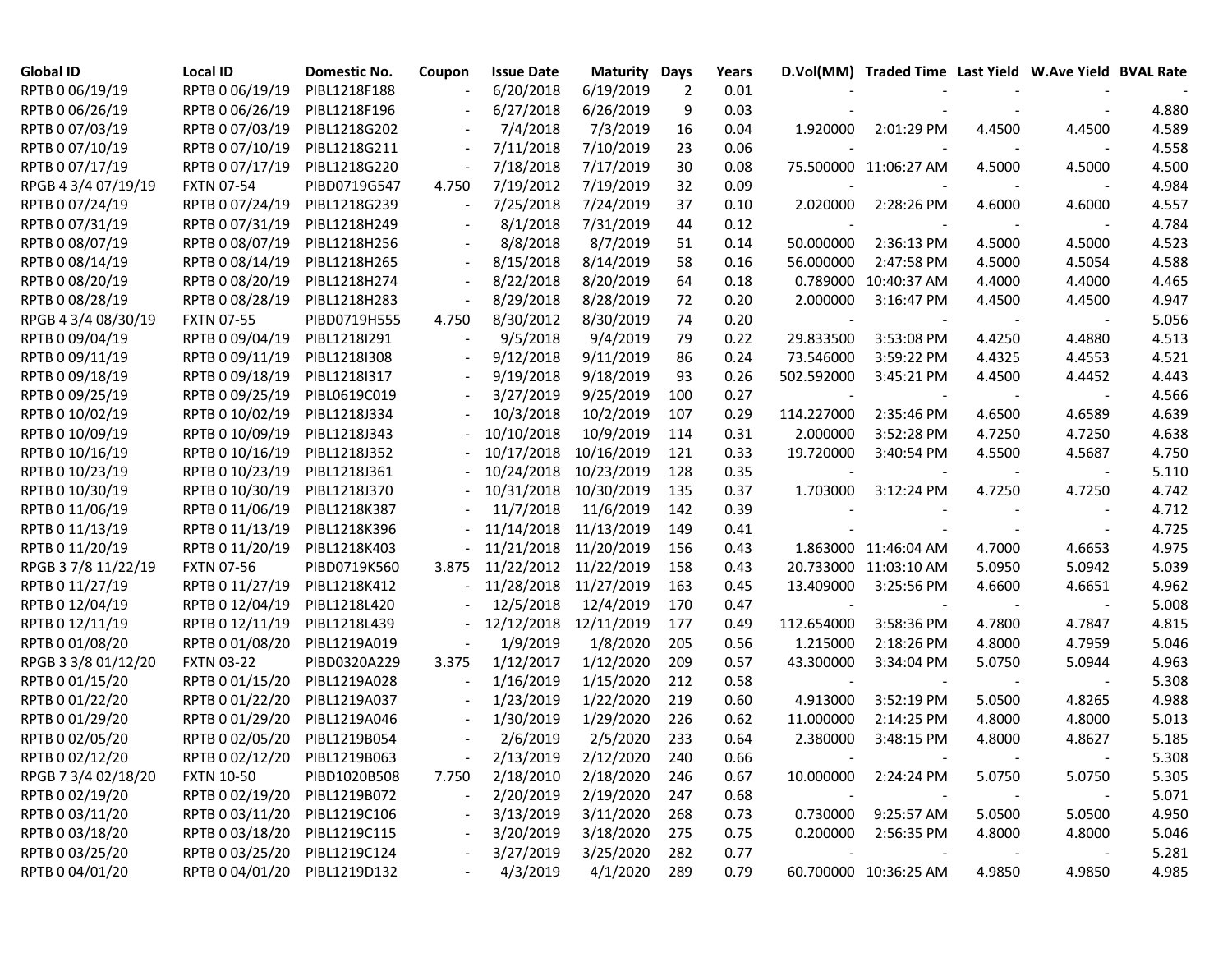| RPTB 0 04/08/20      | RPTB 0 04/08/20   | PIBL1219D141 |        | 4/10/2019  | 4/8/2020        | 296 | 0.81 |                          |                      |        |                          | 5.220 |
|----------------------|-------------------|--------------|--------|------------|-----------------|-----|------|--------------------------|----------------------|--------|--------------------------|-------|
| RPGB 4 1/4 04/11/20  | RTB 03-08         | PIID0320D087 | 4.250  | 4/11/2017  | 4/11/2020       | 299 | 0.82 | 547.480000               | 3:59:47 PM           | 5.0750 | 5.0336                   | 5.064 |
| RPTB 0 04/29/20      | RPTB 0 04/29/20   | PIBL1219D178 |        | 4/30/2019  | 4/29/2020       | 317 | 0.87 | $\overline{\phantom{a}}$ |                      |        |                          | 5.260 |
| RPTB 0 05/06/20      | RPTB 0 05/06/20   | PIBL1219E186 |        | 5/8/2019   | 5/6/2020        | 324 | 0.89 | 37.200000                | 9:50:42 AM           | 4.9850 | 4.9850                   | 4.948 |
| RPTB 0 05/13/20      | RPTB 0 05/13/20   | PIBL1219E195 |        | 5/15/2019  | 5/13/2020       | 331 | 0.91 |                          |                      |        |                          | 5.240 |
| RPTB 0 05/20/20      | RPTB 0 05/20/20   | PIBL1219E202 |        | 5/22/2019  | 5/20/2020       | 338 | 0.93 |                          |                      |        |                          | 5.088 |
| RPTB 0 05/27/20      | RPTB 0 05/27/20   | PIBL1219E211 |        | 5/29/2019  | 5/27/2020       | 345 | 0.95 | 200.000000               | 9:27:38 AM           | 4.9675 | 4.9688                   | 4.969 |
| RPTB 0 06/03/20      | RPTB 0 06/03/20   | PIBL1219F229 |        | 6/4/2019   | 6/3/2020        | 352 | 0.96 | 130.445000               | 9:28:10 AM           | 4.9750 | 4.9750                   | 5.072 |
| RPTB 0 06/10/20      | RPTB 0 06/10/20   | PIBL1219F238 |        | 6/11/2019  | 6/10/2020       | 359 | 0.98 | 64.628720                | 3:39:44 PM           | 4.9800 | 4.9714                   | 4.985 |
| RPGB 7 1/4 08/19/20  | RTB 10-01         | PIID1020H015 | 7.250  | 8/19/2010  | 8/19/2020       | 429 | 1.18 |                          |                      |        |                          | 5.260 |
| RPGB 3 3/8 08/20/20  | <b>FXTN 05-73</b> | PIBD0520H735 | 3.375  | 8/20/2015  | 8/20/2020       | 430 | 1.18 | 106.532000               | 3:38:32 PM           | 5.1500 | 5.1359                   | 5.114 |
| RPGB 6 1/8 09/16/20  | <b>FXTN 10-51</b> | PIBD1020I510 | 6.125  | 9/16/2010  | 9/16/2020       | 457 | 1.25 |                          |                      |        |                          | 5.174 |
| RPGB 5 7/8 12/16/20  | <b>FXTN 10-52</b> | PIBD1020L525 | 5.875  | 12/16/2010 | 12/16/2020      | 548 | 1.50 | 2.000000                 | 3:34:21 PM           | 5.1250 | 5.1250                   | 5.040 |
| RPGB 4 1/4 01/25/21  | <b>FXTN 03-23</b> | PIBD0321A236 | 4.250  | 1/25/2018  | 1/25/2021       | 588 | 1.61 | 2.000000                 | 3:34:54 PM           | 5.1250 | 5.1250                   | 5.079 |
| RPGB 7 3/8 03/03/21  | RTB 10-02         | PIID1021C027 | 7.375  | 3/3/2011   | 3/3/2021        | 625 | 1.71 |                          | 7.000000 11:05:24 AM | 5.1250 | 5.1250                   | 5.045 |
| RPGB 3 1/2 03/20/21  | <b>FXTN 07-57</b> | PIBD0721C574 | 3.500  | 3/20/2014  | 3/20/2021       | 642 | 1.76 | 14.850000                | 3:00:50 PM           | 5.1500 | 5.1500                   | 5.067 |
| RPGB 6 1/2 04/28/21  | <b>FXTN 10-53</b> | PIBD1021D531 | 6.500  | 4/28/2011  | 4/28/2021       | 681 | 1.86 | 250.000000               | 3:09:54 PM           | 5.1700 | 5.1700                   | 5.170 |
| RPGB 4 7/8 06/13/21  | RTB 03-09         | PIID0321F092 | 4.875  | 6/13/2018  | 6/13/2021       | 727 | 1.99 | 114.900000               | 3:58:31 PM           | 5.0500 | 5.0502                   | 5.046 |
| RPGB 5 3/4 10/20/21  | RTB 10-03         | PIID1021J039 | 5.750  | 10/20/2011 | 10/20/2021      | 856 | 2.34 |                          |                      |        |                          | 5.288 |
| RPGB 5 3/4 11/24/21  | <b>FXTN 10-55</b> | PIBD1021K551 | 5.750  | 11/24/2011 | 11/24/2021      | 891 | 2.44 |                          |                      |        |                          | 5.088 |
| RPGB 63/8 01/19/22   | <b>FXTN 10-54</b> | PIBD1022G545 | 6.375  | 7/19/2011  | 1/19/2022       | 947 | 2.59 | 21.999805                | 3:26:04 PM           | 5.1990 | 5.1204                   | 5.089 |
| RPGB 4 01/26/22      | <b>FXTN 05-74</b> | PIBD0522A747 | 4.000  | 1/26/2017  | 1/26/2022       | 954 | 2.61 | 75.500000                | 3:10:53 PM           | 5.1900 | 5.1784                   | 5.154 |
| RPGB 15 03/14/22     | <b>FXTN 20-02</b> | PIBD2022C021 | 15.000 | 3/14/2002  | 3/14/2022 1001  |     | 2.74 | $\overline{\phantom{a}}$ |                      |        |                          | 5.050 |
| RPGB 4 7/8 08/02/22  | <b>FXTN 10-56</b> | PIBD1022H562 | 4.875  | 8/2/2012   | 8/2/2022 1142   |     | 3.13 |                          |                      |        |                          | 5.337 |
| RPGB 4 3/4 09/13/22  | <b>FXTN 10-57</b> | PIBD1022I570 | 4.750  | 9/13/2012  | 9/13/2022 1184  |     | 3.24 |                          |                      |        |                          | 5.269 |
| RPGB 12 3/4 10/17/22 | <b>FXTN 20-03</b> | PIBD2022J033 | 12.750 | 10/17/2002 | 10/17/2022 1218 |     | 3.34 |                          |                      |        |                          | 5.199 |
| RPGB 4 5/8 12/04/22  | RTB 05-11         | PIID0522L114 | 4.625  | 12/4/2017  | 12/4/2022 1266  |     | 3.47 | 790.880000               | 3:43:39 PM           | 5.1700 | 5.1812                   | 5.182 |
| RPGB 4 12/06/22      | <b>FXTN 10-58</b> | PIBD1022L585 | 4.000  | 12/6/2012  | 12/6/2022 1268  |     | 3.47 | 0.700000                 | 3:19:28 PM           | 5.1990 | 5.1990                   | 5.264 |
| RPGB 13 02/20/23     | <b>FXTN 20-04</b> | PIBD2023B048 | 13.000 | 2/20/2003  | 2/20/2023 1344  |     | 3.68 |                          |                      |        |                          | 5.318 |
| RPGB 5 1/2 03/08/23  | <b>FXTN 05-75</b> | PIBD0523C752 | 5.500  | 3/8/2018   | 3/8/2023 1360   |     | 3.72 | 0.100000                 | 3:22:53 PM           | 5.1950 | 5.1950                   | 5.200 |
| RPGB 3 1/2 04/21/23  | <b>FXTN 07-58</b> | PIBD0723D588 | 3.500  | 4/21/2016  | 4/21/2023 1404  |     | 3.84 | 13.540000                | 3:22:38 PM           | 5.2250 | 5.2690                   | 5.057 |
| RPGB 11 7/8 05/29/23 | <b>FXTN 20-05</b> | PIBD2023E054 | 11.875 | 5/29/2003  | 5/29/2023 1442  |     | 3.95 |                          |                      |        |                          | 5.327 |
| RPGB 3 1/4 08/15/23  | RTB 10-04         | PIID1023H046 | 3.250  | 8/15/2013  | 8/15/2023 1520  |     | 4.16 | 28.385000                | 3:53:38 PM           | 5.3000 | 5.2999                   | 5.304 |
| RPGB 11 3/8 10/23/23 | <b>FXTN 20-06</b> | PIBD2023J068 | 11.375 | 10/23/2003 | 10/23/2023 1589 |     | 4.35 |                          |                      |        |                          | 5.216 |
| RPGB 6 1/4 03/12/24  | RTB 05-12         | PIID0524C129 | 6.250  | 3/12/2019  | 3/12/2024 1730  |     | 4.74 | 4,644.200000             | 3:58:23 PM           | 5.1750 | 5.1889                   | 5.176 |
| RPGB 4 1/2 04/20/24  | <b>FXTN 07-59</b> | PIBD0724D595 | 4.500  | 4/20/2017  | 4/20/2024 1769  |     | 4.84 | 7.500000                 | 3:41:07 PM           | 5.2750 | 5.2650                   | 5.132 |
| RPGB 12 3/8 06/03/24 | <b>FXTN 20-07</b> | PIBD2024F075 | 12.375 | 6/3/2004   | 6/3/2024 1813   |     | 4.96 |                          |                      |        |                          | 5.156 |
| RPGB 12 7/8 08/05/24 | <b>FXTN 20-08</b> | PIBD2024H086 | 12.875 | 8/5/2004   | 8/5/2024 1876   |     | 5.14 | $\sim$                   |                      |        | $\overline{\phantom{a}}$ | 5.234 |
| RPGB 4 1/8 08/20/24  | <b>FXTN 10-59</b> | PIBD1024H595 | 4.125  | 8/20/2014  | 8/20/2024 1891  |     | 5.18 |                          | 0.348346 3:23:55 PM  | 5.2750 | 5.2750                   | 5.280 |
| RPGB 13 3/4 11/11/24 | <b>FXTN 20-09</b> | PIBD2024K091 | 13.750 | 11/11/2004 | 11/11/2024 1974 |     | 5.41 | $\sim$                   |                      |        |                          | 5.233 |
| RPGB 5 3/4 04/12/25  | <b>FXTN 07-61</b> | PIBD0725D618 | 5.750  | 4/12/2018  | 4/12/2025 2126  |     | 5.82 | 414.570000               | 3:47:01 PM           | 5.1225 | 5.2185                   | 5.192 |
| RPGB 12 1/8 04/14/25 | <b>FXTN 20-10</b> | PIBD2025D103 | 12.125 | 4/14/2005  | 4/14/2025 2128  |     | 5.83 |                          |                      |        | $\overline{\phantom{a}}$ | 5.213 |
| RPGB 3 5/8 09/09/25  | <b>FXTN 10-60</b> | PIBD1025I608 | 3.625  | 9/9/2015   | 9/9/2025 2276   |     | 6.23 | 36.300000                | 3:26:56 PM           | 5.2750 | 5.2750                   | 5.204 |
|                      |                   |              |        |            |                 |     |      |                          |                      |        |                          |       |